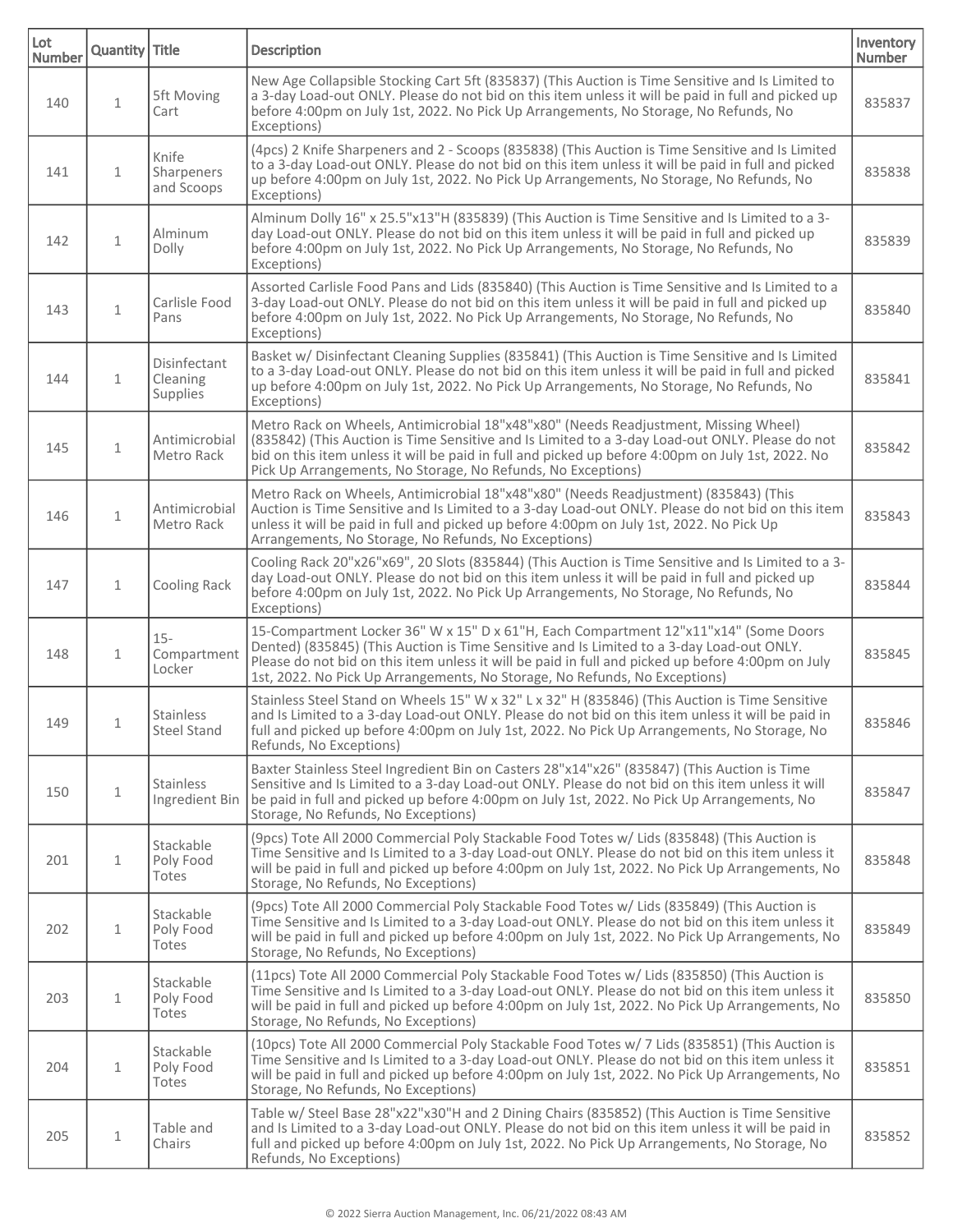| 206 | $\mathbf{1}$ | Table and<br>Chairs                        | Table w/ Steel Base 28"x22"x30"H and 2 Dining Chairs (835853) (This Auction is Time Sensitive<br>and Is Limited to a 3-day Load-out ONLY. Please do not bid on this item unless it will be paid in<br>full and picked up before 4:00pm on July 1st, 2022. No Pick Up Arrangements, No Storage, No<br>Refunds, No Exceptions)                         | 835853 |
|-----|--------------|--------------------------------------------|------------------------------------------------------------------------------------------------------------------------------------------------------------------------------------------------------------------------------------------------------------------------------------------------------------------------------------------------------|--------|
| 207 | $\mathbf{1}$ | Table and<br>Chairs                        | Table w/ Steel Base 28"x22"x30"H and 2 Dining Chairs (835854) (This Auction is Time Sensitive<br>and Is Limited to a 3-day Load-out ONLY. Please do not bid on this item unless it will be paid in<br>full and picked up before 4:00pm on July 1st, 2022. No Pick Up Arrangements, No Storage, No<br>Refunds, No Exceptions)                         | 835854 |
| 208 | $\mathbf{1}$ | <b>5ft Stainless</b><br><b>Steel Table</b> | Stainless Steel Table w/ Cup Holders 61"x30"x38"H (835855) (This Auction is Time Sensitive and<br>Is Limited to a 3-day Load-out ONLY. Please do not bid on this item unless it will be paid in full<br>and picked up before 4:00pm on July 1st, 2022. No Pick Up Arrangements, No Storage, No<br>Refunds, No Exceptions)                            | 835855 |
| 209 | $\mathbf{1}$ | Stainless<br>Strainer                      | Stainless Strainer 24"x29"x4"H (835856) (This Auction is Time Sensitive and Is Limited to a 3-day<br>Load-out ONLY. Please do not bid on this item unless it will be paid in full and picked up before<br>4:00pm on July 1st, 2022. No Pick Up Arrangements, No Storage, No Refunds, No Exceptions)                                                  | 835856 |
| 210 | $\mathbf{1}$ | Amana High<br>Speed<br>Convection<br>Oven  | Amana Menumaster MXP22 High Speed Combination Convection Oven 208/230v 5700W<br>(835857) (This Auction is Time Sensitive and Is Limited to a 3-day Load-out ONLY. Please do not<br>bid on this item unless it will be paid in full and picked up before 4:00pm on July 1st, 2022. No<br>Pick Up Arrangements, No Storage, No Refunds, No Exceptions) | 835857 |
| 211 | $\mathbf{1}$ | Amana High<br>Speed<br>Convection<br>Oven  | Amana Menumaster MXP22 High Speed Combination Convection Oven 208/230v 5700W<br>(835858) (This Auction is Time Sensitive and Is Limited to a 3-day Load-out ONLY. Please do not<br>bid on this item unless it will be paid in full and picked up before 4:00pm on July 1st, 2022. No<br>Pick Up Arrangements, No Storage, No Refunds, No Exceptions) | 835858 |
| 212 | $\mathbf{1}$ | Retail 32<br>Gallon Trash<br>Bin           | Retail Trash Bin w/ 32 Gallon Trash Can, 24" Diameter, 41" H (835859) (This Auction is Time<br>Sensitive and Is Limited to a 3-day Load-out ONLY. Please do not bid on this item unless it will<br>be paid in full and picked up before 4:00pm on July 1st, 2022. No Pick Up Arrangements, No<br>Storage, No Refunds, No Exceptions)                 | 835859 |
| 213 | $\mathbf{1}$ | Retail 32<br>Gallon Trash<br><b>Bin</b>    | Retail Trash Bin w/ 32 Gallon Trash Can, 24" Diameter, 41" H (835860) (This Auction is Time<br>Sensitive and Is Limited to a 3-day Load-out ONLY. Please do not bid on this item unless it will<br>be paid in full and picked up before 4:00pm on July 1st, 2022. No Pick Up Arrangements, No<br>Storage, No Refunds, No Exceptions)                 | 835860 |
| 214 | $\mathbf{1}$ | Cooling Rack                               | Cooling Rack 20"x26"x70"H, 20 Slots (835861) (This Auction is Time Sensitive and Is Limited to a<br>3-day Load-out ONLY. Please do not bid on this item unless it will be paid in full and picked up<br>before 4:00pm on July 1st, 2022. No Pick Up Arrangements, No Storage, No Refunds, No<br>Exceptions)                                          | 835861 |
| 215 | $\mathbf{1}$ | Cooling Rack                               | Cooling Rack 20"x26"x70"H, 20 Slots (835862) (This Auction is Time Sensitive and Is Limited to a<br>3-day Load-out ONLY. Please do not bid on this item unless it will be paid in full and picked up<br>before 4:00pm on July 1st, 2022. No Pick Up Arrangements, No Storage, No Refunds, No<br>Exceptions)                                          | 835862 |
| 216 | $\mathbf{1}$ | Cooling Rack                               | Cooling Rack 24"x28.5"x73"H, 20 Slots (835863) (This Auction is Time Sensitive and Is Limited to<br>a 3-day Load-out ONLY. Please do not bid on this item unless it will be paid in full and picked up<br>before 4:00pm on July 1st, 2022. No Pick Up Arrangements, No Storage, No Refunds, No<br>Exceptions)                                        | 835863 |
| 217 | 1            | Cooling Rack                               | Cooling Holding Rack 20"x26"x68", 40 Slots (835864) (This Auction is Time Sensitive and Is<br>Limited to a 3-day Load-out ONLY. Please do not bid on this item unless it will be paid in full and<br>picked up before 4:00pm on July 1st, 2022. No Pick Up Arrangements, No Storage, No Refunds,<br>No Exceptions)                                   | 835864 |
| 218 | $\mathbf{1}$ | Cutting<br><b>Boards</b>                   | (3pcs) Cutting Boards 24"x18" (835865) (This Auction is Time Sensitive and Is Limited to a 3-day<br>Load-out ONLY. Please do not bid on this item unless it will be paid in full and picked up before<br>4:00pm on July 1st, 2022. No Pick Up Arrangements, No Storage, No Refunds, No Exceptions)                                                   | 835865 |
| 219 | $\mathbf 1$  | Revolving<br>Cake Stands                   | (3pcs) Ateco 12" Revolving Cake Stand w/ Wrought Iron Base (835866) (This Auction is Time<br>Sensitive and Is Limited to a 3-day Load-out ONLY. Please do not bid on this item unless it will<br>be paid in full and picked up before 4:00pm on July 1st, 2022. No Pick Up Arrangements, No<br>Storage, No Refunds, No Exceptions)                   | 835866 |
| 220 | $\mathbf{1}$ | Vollrath<br>Wedge Cutter                   | Vollrath 808N Redco Wedgemaster 8 Section Wedge Cutter (835867) (This Auction is Time<br>Sensitive and Is Limited to a 3-day Load-out ONLY. Please do not bid on this item unless it will<br>be paid in full and picked up before 4:00pm on July 1st, 2022. No Pick Up Arrangements, No<br>Storage, No Refunds, No Exceptions)                       | 835867 |
| 221 | 1            | Amana High<br>Speed<br>Convection<br>Oven  | Amana Menumaster APX20 High Speed Combination Convection Oven 208/230v 5700W<br>(835868) (This Auction is Time Sensitive and Is Limited to a 3-day Load-out ONLY. Please do not<br>bid on this item unless it will be paid in full and picked up before 4:00pm on July 1st, 2022. No<br>Pick Up Arrangements, No Storage, No Refunds, No Exceptions) | 835868 |
| 222 | $\mathbf{1}$ | Amana High<br>Speed<br>Convection<br>Oven  | Amana Menumaster MXP22 High Speed Combination Convection Oven 208/230v 5700W<br>(835869) (This Auction is Time Sensitive and Is Limited to a 3-day Load-out ONLY. Please do not<br>bid on this item unless it will be paid in full and picked up before 4:00pm on July 1st, 2022. No<br>Pick Up Arrangements, No Storage, No Refunds, No Exceptions) | 835869 |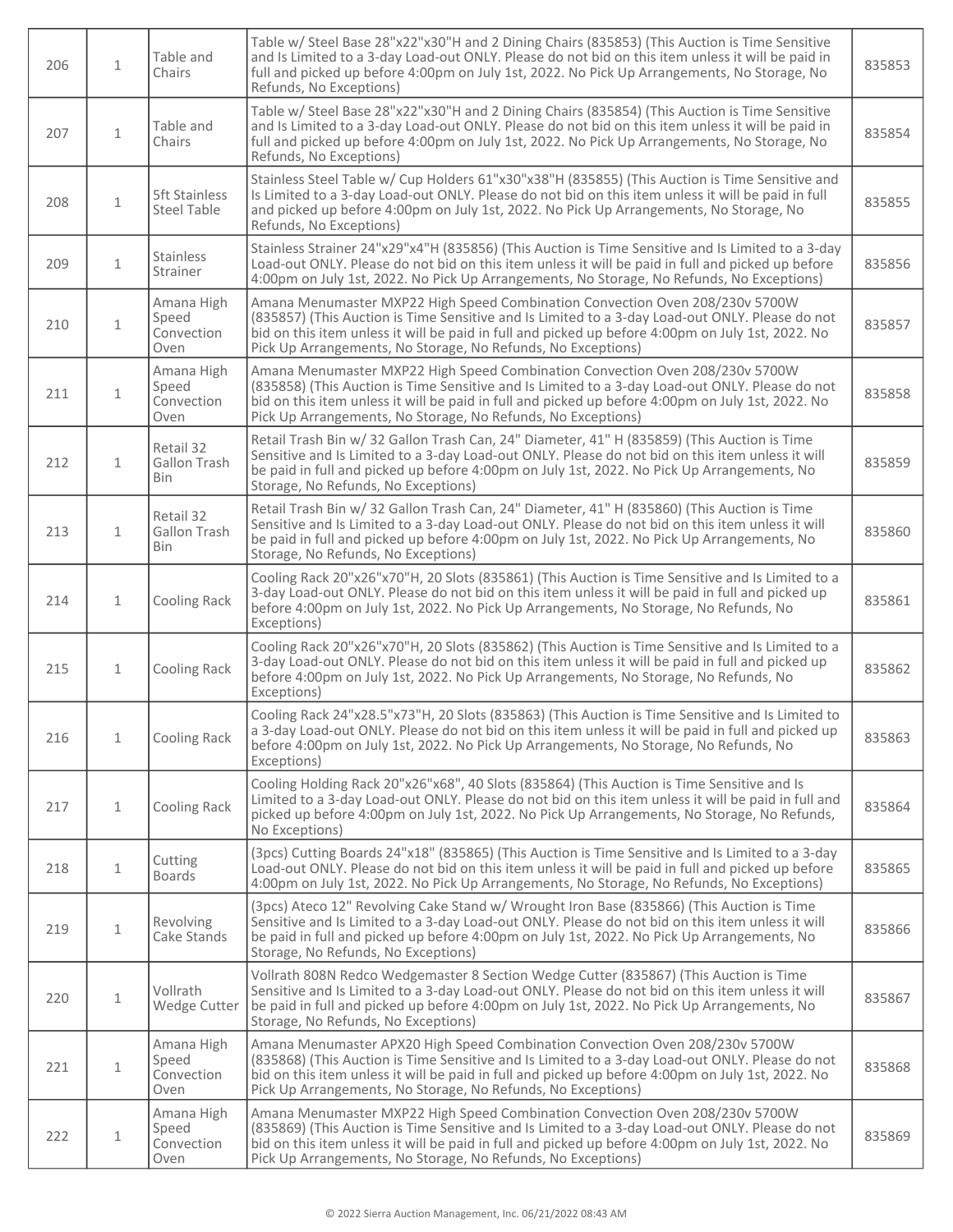| 223 | $\mathbf{1}$ | Amana High<br>Speed<br>Convection<br>Oven   | Amana Menumaster MXP22 High Speed Combination Convection Oven 208/230v 5700W<br>(835870) (This Auction is Time Sensitive and Is Limited to a 3-day Load-out ONLY. Please do not<br>bid on this item unless it will be paid in full and picked up before 4:00pm on July 1st, 2022. No<br>Pick Up Arrangements, No Storage, No Refunds, No Exceptions)                                                                                    | 835870 |
|-----|--------------|---------------------------------------------|-----------------------------------------------------------------------------------------------------------------------------------------------------------------------------------------------------------------------------------------------------------------------------------------------------------------------------------------------------------------------------------------------------------------------------------------|--------|
| 224 | $\mathbf{1}$ | Amana High<br>Speed<br>Convection<br>Oven   | Amana Menumaster APX20 High Speed Combination Convection Oven 208/230v 5700W<br>(835871) (This Auction is Time Sensitive and Is Limited to a 3-day Load-out ONLY. Please do not<br>bid on this item unless it will be paid in full and picked up before 4:00pm on July 1st, 2022. No<br>Pick Up Arrangements, No Storage, No Refunds, No Exceptions)                                                                                    | 835871 |
| 225 | $\mathbf{1}$ | Amana High<br>Speed<br>Convection<br>Oven   | Amana Menumaster APX20 High Speed Combination Convection Oven 208/230v 5700W<br>(835872) (This Auction is Time Sensitive and Is Limited to a 3-day Load-out ONLY. Please do not<br>bid on this item unless it will be paid in full and picked up before 4:00pm on July 1st, 2022. No<br>Pick Up Arrangements, No Storage, No Refunds, No Exceptions)                                                                                    | 835872 |
| 226 | $\mathbf{1}$ | Amana High<br>Speed<br>Convection<br>Oven   | Amana Menumaster APX20 High Speed Combination Convection Oven 208/230v 5700W<br>(835873) (This Auction is Time Sensitive and Is Limited to a 3-day Load-out ONLY. Please do not<br>bid on this item unless it will be paid in full and picked up before 4:00pm on July 1st, 2022. No<br>Pick Up Arrangements, No Storage, No Refunds, No Exceptions)                                                                                    | 835873 |
| 227 | $\mathbf{1}$ | Yamato 20lb<br>Digital Scale                | YAMATO - PPC-200W-20 - 20 LB X .01 LB DIGITAL PORTION SCALE (835874) (This Auction is<br>Time Sensitive and Is Limited to a 3-day Load-out ONLY. Please do not bid on this item unless it<br>will be paid in full and picked up before 4:00pm on July 1st, 2022. No Pick Up Arrangements, No<br>Storage, No Refunds, No Exceptions)                                                                                                     | 835874 |
| 228 | $\mathbf{1}$ | Commercial<br>Sheet Pans                    | (18pcs) Chicago Metallic Full-Size 18"x26" Commercial Sheet Pans, 16 Guage Aluminum #40769<br>(835875) (This Auction is Time Sensitive and Is Limited to a 3-day Load-out ONLY. Please do not<br>bid on this item unless it will be paid in full and picked up before 4:00pm on July 1st, 2022. No<br>Pick Up Arrangements, No Storage, No Refunds, No Exceptions)                                                                      | 835875 |
| 229 | $\mathbf{1}$ | <b>Blendtec ES3</b><br><b>Total Blender</b> | Blendtec ES3 total Blender 120v (835876) (This Auction is Time Sensitive and Is Limited to a 3-<br>day Load-out ONLY. Please do not bid on this item unless it will be paid in full and picked up<br>before 4:00pm on July 1st, 2022. No Pick Up Arrangements, No Storage, No Refunds, No<br>Exceptions)                                                                                                                                | 835876 |
| 230 | $\mathbf{1}$ | <b>Blendtec Jars</b>                        | (3pcs) Blendtec Jars (835877) (This Auction is Time Sensitive and Is Limited to a 3-day Load-out<br>ONLY. Please do not bid on this item unless it will be paid in full and picked up before 4:00pm<br>on July 1st, 2022. No Pick Up Arrangements, No Storage, No Refunds, No Exceptions)                                                                                                                                               | 835877 |
| 231 | $\mathbf{1}$ | Hardt Food<br>Warmer                        | Hardt 3-Tier Food Warmer 61.5"L x 20"D x 40"H (835878) (This Auction is Time Sensitive and Is<br>Limited to a 3-day Load-out ONLY. Please do not bid on this item unless it will be paid in full and<br>picked up before 4:00pm on July 1st, 2022. No Pick Up Arrangements, No Storage, No Refunds,<br>No Exceptions)                                                                                                                   | 835878 |
| 232 | $\mathbf{1}$ | <b>Bakery Table</b>                         | Round 48" Bakery Table. 31" H (835879) (This Auction is Time Sensitive and Is Limited to a 3-day<br>Load-out ONLY. Please do not bid on this item unless it will be paid in full and picked up before<br>4:00pm on July 1st, 2022. No Pick Up Arrangements, No Storage, No Refunds, No Exceptions)                                                                                                                                      | 835879 |
| 233 | 1            | Doyon<br>Countertop<br><b>Bread Slicer</b>  | Basket w/ Disinfectant Cleaning Supplies (835880) (This Auction is Time Sensitive and Is Limited<br>to a 3-day Load-out ONLY. Please do not bid on this item unless it will be paid in full and picked<br>up before 4:00pm on July 1st, 2022. No Pick Up Arrangements, No Storage, No Refunds, No<br>Exceptions)                                                                                                                        | 835880 |
| 234 | $\mathbf{1}$ | Amana High<br>Speed<br>Convection<br>Oven   | Metro Rack on Wheels, Antimicrobial 18"x48"x80" (Needs Readjustment, Missing Wheel)<br>(835881) (This Auction is Time Sensitive and Is Limited to a 3-day Load-out ONLY. Please do not<br>bid on this item unless it will be paid in full and picked up before 4:00pm on July 1st, 2022. No<br>Pick Up Arrangements, No Storage, No Refunds, No Exceptions)                                                                             | 835881 |
| 236 | $\mathbf{1}$ | Power Soak<br>Warewashing<br>Sink           | Power Soak PS200 Warewashing System Sink Model: PS-200, Ser. No. 89813 3ph 460v. Total<br>Dims: 70" L x 34"D x 36"H, Basins: 42" x 28" x 19"H, 12" x 33" x 23"H (835882) (This Auction is<br>Time Sensitive and Is Limited to a 3-day Load-out ONLY. Please do not bid on this item unless it<br>will be paid in full and picked up before 4:00pm on July 1st, 2022. No Pick Up Arrangements, No<br>Storage, No Refunds, No Exceptions) | 835882 |
| 237 | $\mathbf{1}$ | Walk-in<br>Swinging<br><b>Traffic Door</b>  | Walk-in Swinging Traffic Door (835883) (This Auction is Time Sensitive and Is Limited to a 3-day<br>Load-out ONLY. Please do not bid on this item unless it will be paid in full and picked up before<br>4:00pm on July 1st, 2022. No Pick Up Arrangements, No Storage, No Refunds, No Exceptions)                                                                                                                                      | 835883 |
| 238 | $\mathbf{1}$ | Walk-in<br>Swinging<br><b>Traffic Door</b>  | Walk-in Swinging Traffic Door (835884) (This Auction is Time Sensitive and Is Limited to a 3-day<br>Load-out ONLY. Please do not bid on this item unless it will be paid in full and picked up before<br>4:00pm on July 1st, 2022. No Pick Up Arrangements, No Storage, No Refunds, No Exceptions)                                                                                                                                      | 835884 |
| 239 | $\mathbf 1$  | Coats Tire<br><b>Inflation Cag</b>          | Coats Tire Inflation Cage: 4 Bar, 55 in Ht (In.), 21 in Wd (In.) (835885) (This Auction is Time<br>Sensitive and Is Limited to a 3-day Load-out ONLY. Please do not bid on this item unless it will<br>be paid in full and picked up before 4:00pm on July 1st, 2022. No Pick Up Arrangements, No<br>Storage, No Refunds, No Exceptions)                                                                                                | 835885 |
| 240 | $\mathbf 1$  | <b>ABS Mixing</b><br>Bowl Lift              | ABS Mixing Bowl Dump & Lift 1500lbs Capacity (835886) (This Auction is Time Sensitive and Is<br>Limited to a 3-day Load-out ONLY. Please do not bid on this item unless it will be paid in full and<br>picked up before 4:00pm on July 1st, 2022. No Pick Up Arrangements, No Storage, No Refunds,<br>No Exceptions)                                                                                                                    | 835886 |